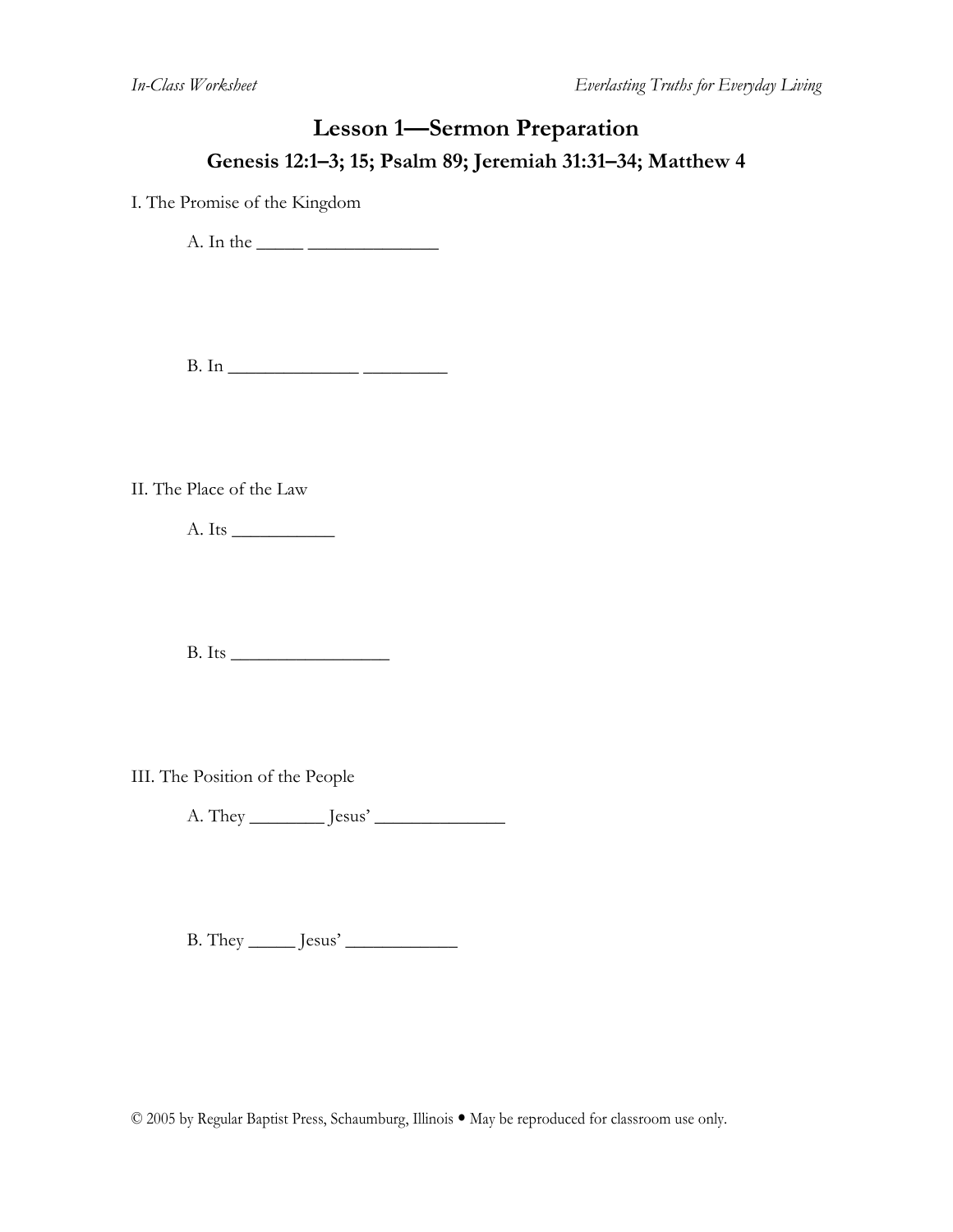### **Lesson 2—True Happiness Matthew 5:1–12**

I. Introduction

II. General Blessings

 $A.$  The  $\_\_\_\_\$ in  $\_\_\_\_\_\_\_\_\_\_\_$ 

B. The \_\_\_\_\_\_\_\_\_\_\_\_

C. The \_\_\_\_\_\_

 $D.$  The  $after$  after  $\qquad \qquad$ 

E. The \_\_\_\_\_\_\_\_\_\_\_\_\_\_\_

 $F.$  The  $\_\_\_\_\$ in  $\_\_\_\_\_\_\_\_\_\_\$ 

 $G.$  The  $\qquad \qquad \qquad$ 

III. Special Blessings

A. In \_\_\_\_\_\_\_\_\_ \_\_\_\_\_\_\_\_\_\_\_\_\_\_

 $B. In$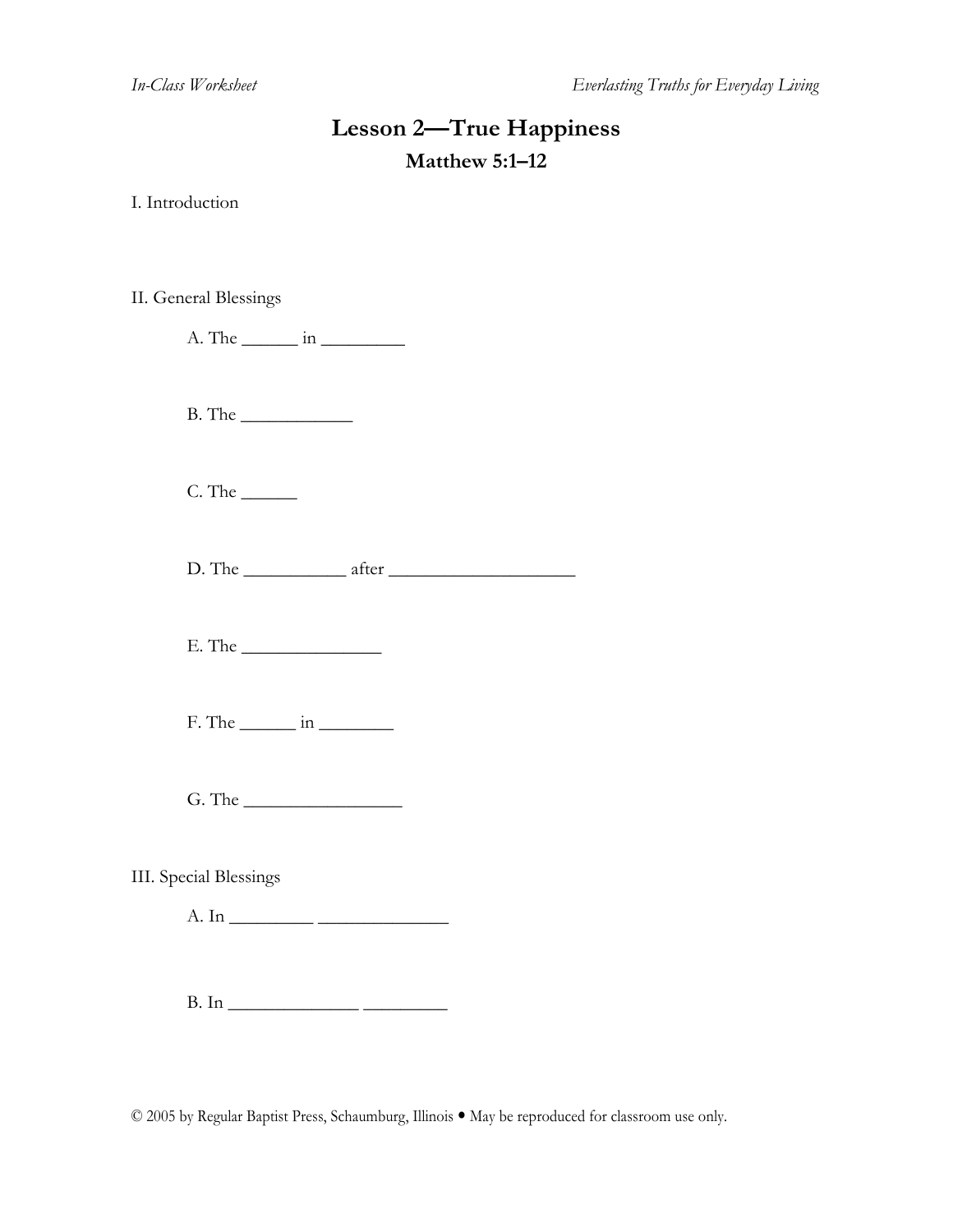# **Lesson 3—Salt and Light Matthew 5:13–16**

I. Spread the Salt

II. Shine the Light

A. The \_\_\_\_\_\_\_\_\_\_\_\_\_\_ of \_\_\_\_\_\_\_\_

 $B.$  The  $\rule{1em}{0.15mm}$  of  $\rule{1em}{0.15mm}$ 

 $C.$  The  $\qquad \qquad$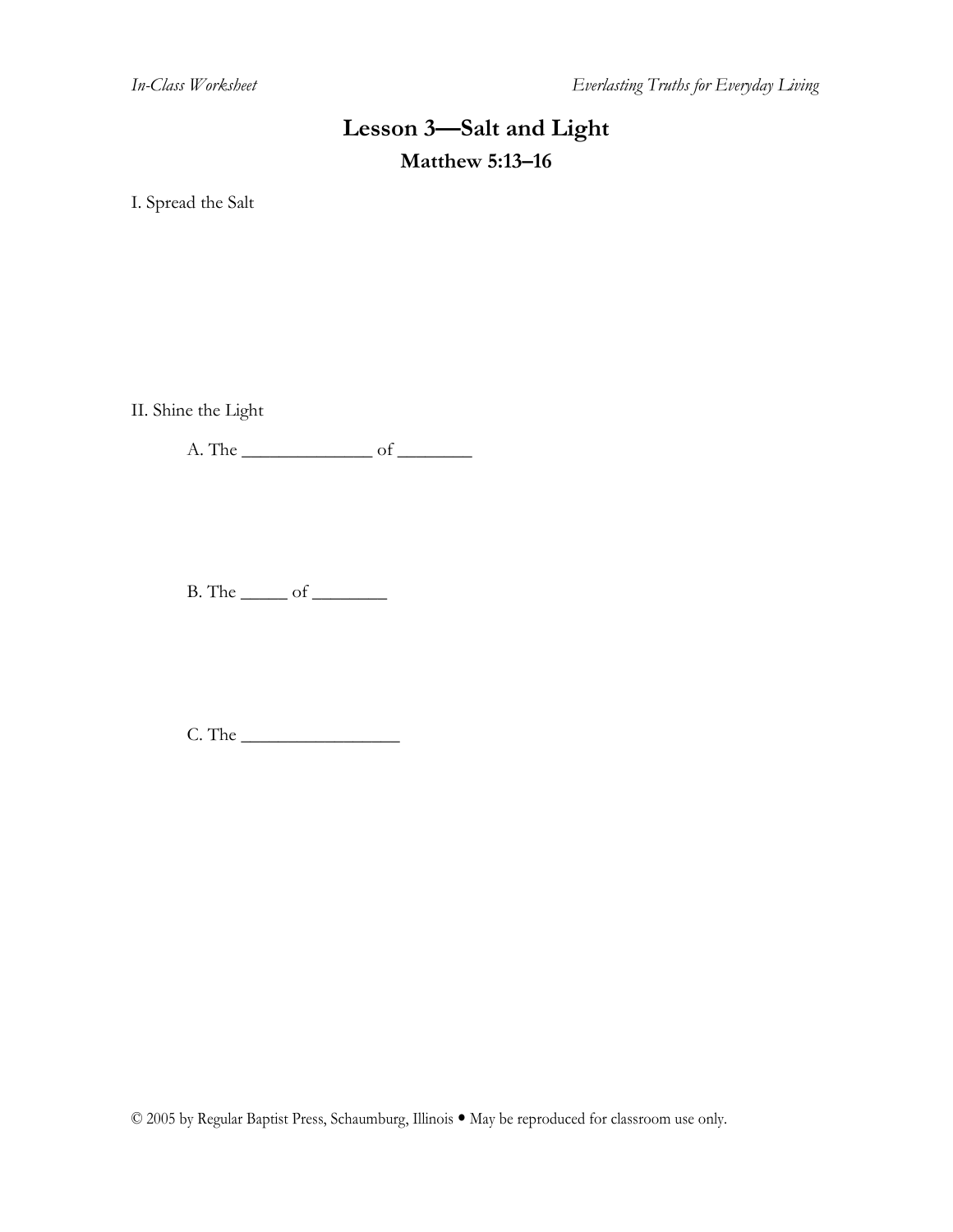### **Lesson 4—Phony Righteousness Exposed Matthew 5:17–20**

I. The \_\_\_\_\_\_\_\_\_ \_\_\_\_\_\_\_\_\_\_\_ Jesus

II. Jesus' \_\_\_\_\_\_\_\_\_\_\_\_

A. The \_\_\_\_\_\_\_\_\_ of \_\_\_\_\_\_\_\_ \_\_\_\_\_\_\_\_\_\_\_\_\_\_\_

B. The \_\_\_\_\_\_\_\_\_\_\_ of \_\_\_\_\_\_\_\_ \_\_\_\_\_\_\_\_\_\_\_\_\_\_\_

III. Jesus' \_\_\_\_\_\_\_\_\_\_\_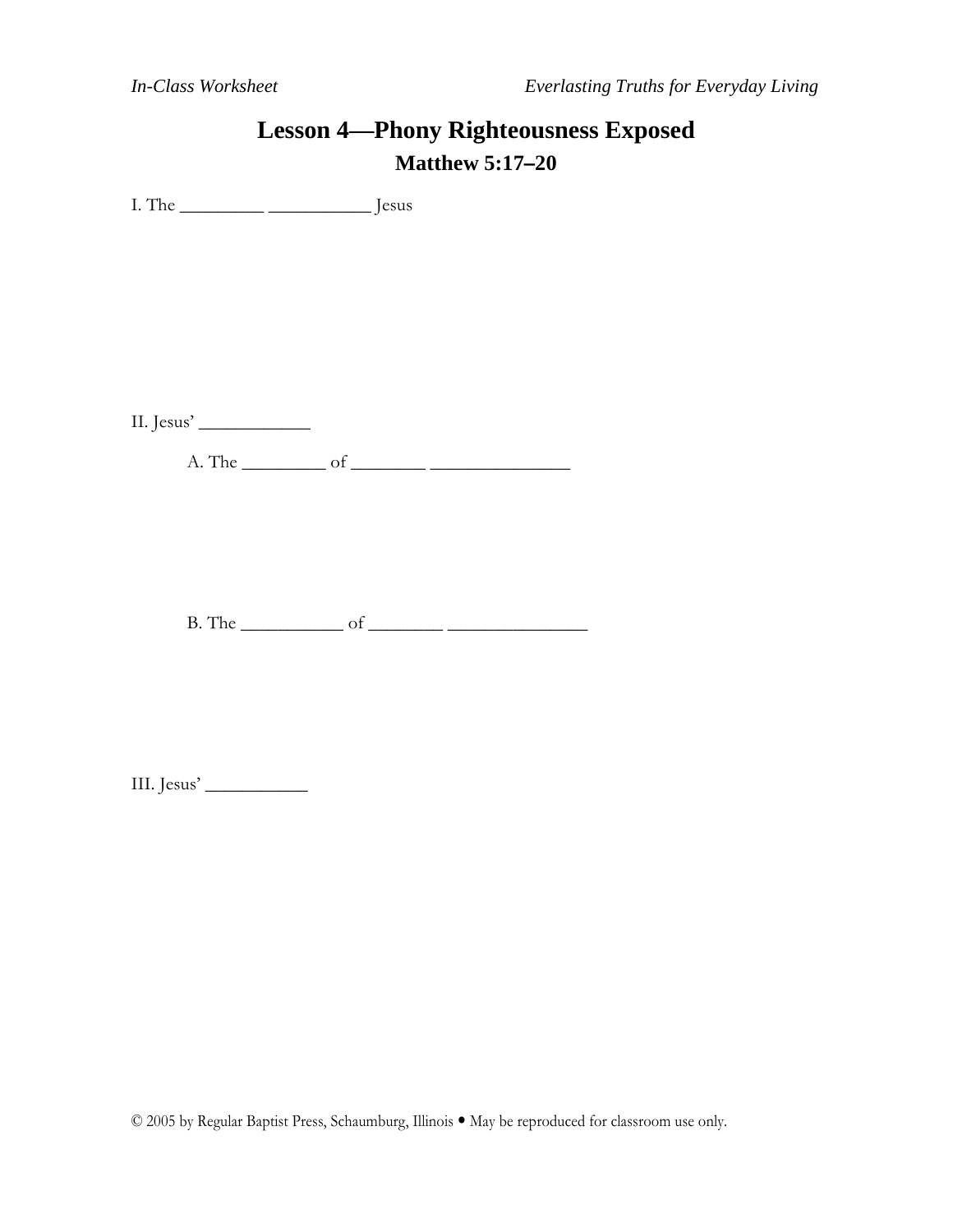# **Lesson 5—Matters of the Heart Matthew 5:21–26**

I. The Law Interpreted

A. The \_\_\_\_\_\_\_\_ \_\_\_\_\_\_\_\_\_\_\_\_\_\_\_\_\_\_\_\_\_

B. The \_\_\_\_\_\_ \_\_\_\_\_\_\_\_\_\_\_\_\_\_\_\_\_\_\_\_\_

II. The Law Applied to Daily Life

A. The \_\_\_\_\_\_\_\_\_\_\_

B. The \_\_\_\_\_\_\_\_\_\_\_\_

C. The \_\_\_\_\_\_\_\_\_\_\_\_\_\_\_\_\_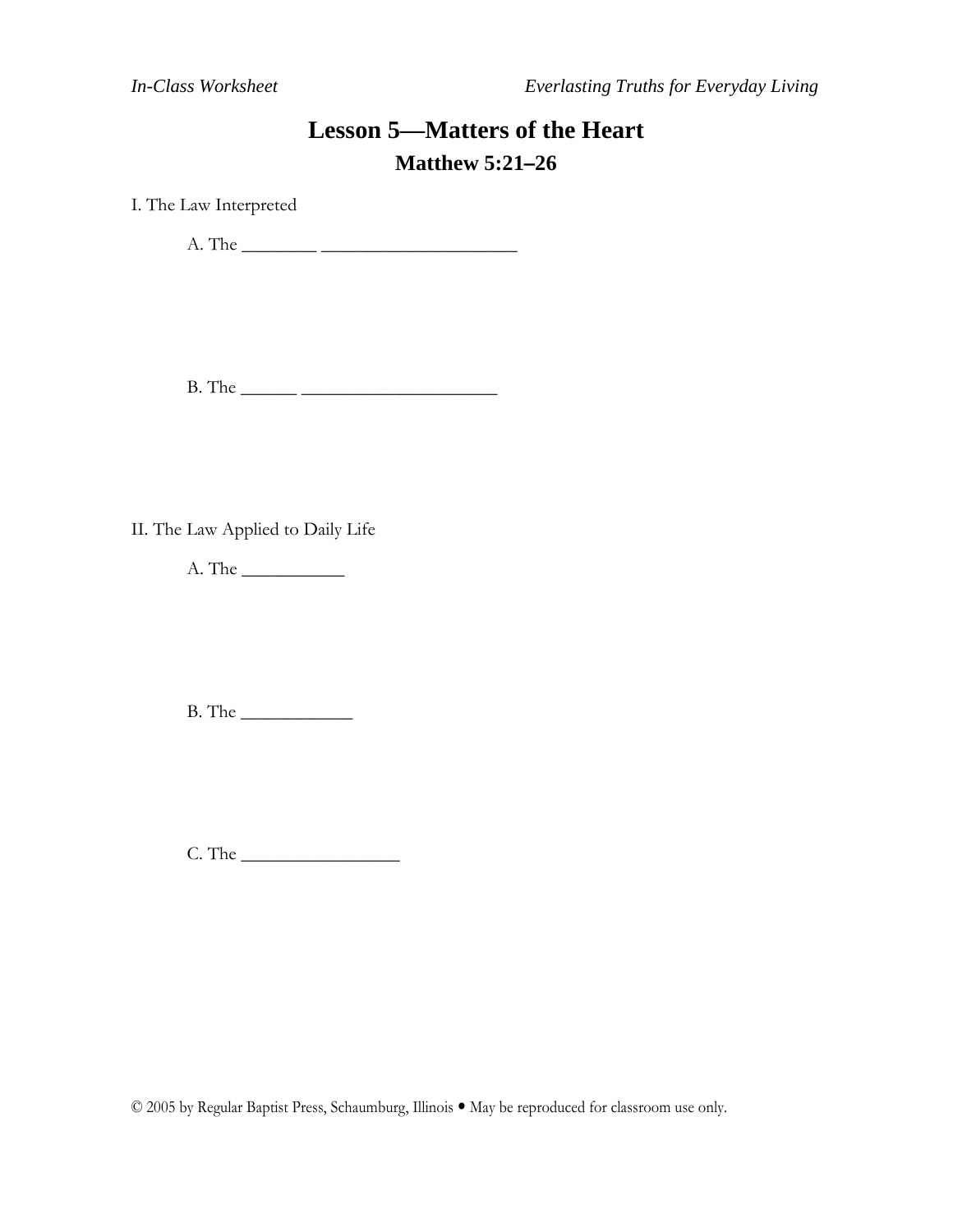## **Lesson 6—Respecting Women and Cherishing a Wife Matthew 5:27–32**

I. Teaching on Adultery

A. The \_\_\_\_\_\_\_\_\_\_\_\_

B. The \_\_\_\_\_\_\_\_\_\_\_\_\_\_\_\_\_\_\_\_\_

C. The \_\_\_\_\_\_\_\_\_\_\_\_\_\_\_\_\_\_

II. Teaching on Divorce

A. The \_\_\_\_\_\_\_\_\_\_\_\_

B. The \_\_\_\_\_\_\_\_\_\_\_\_\_\_\_\_\_\_\_\_\_

C. The \_\_\_\_\_\_\_\_\_\_\_\_\_\_\_\_\_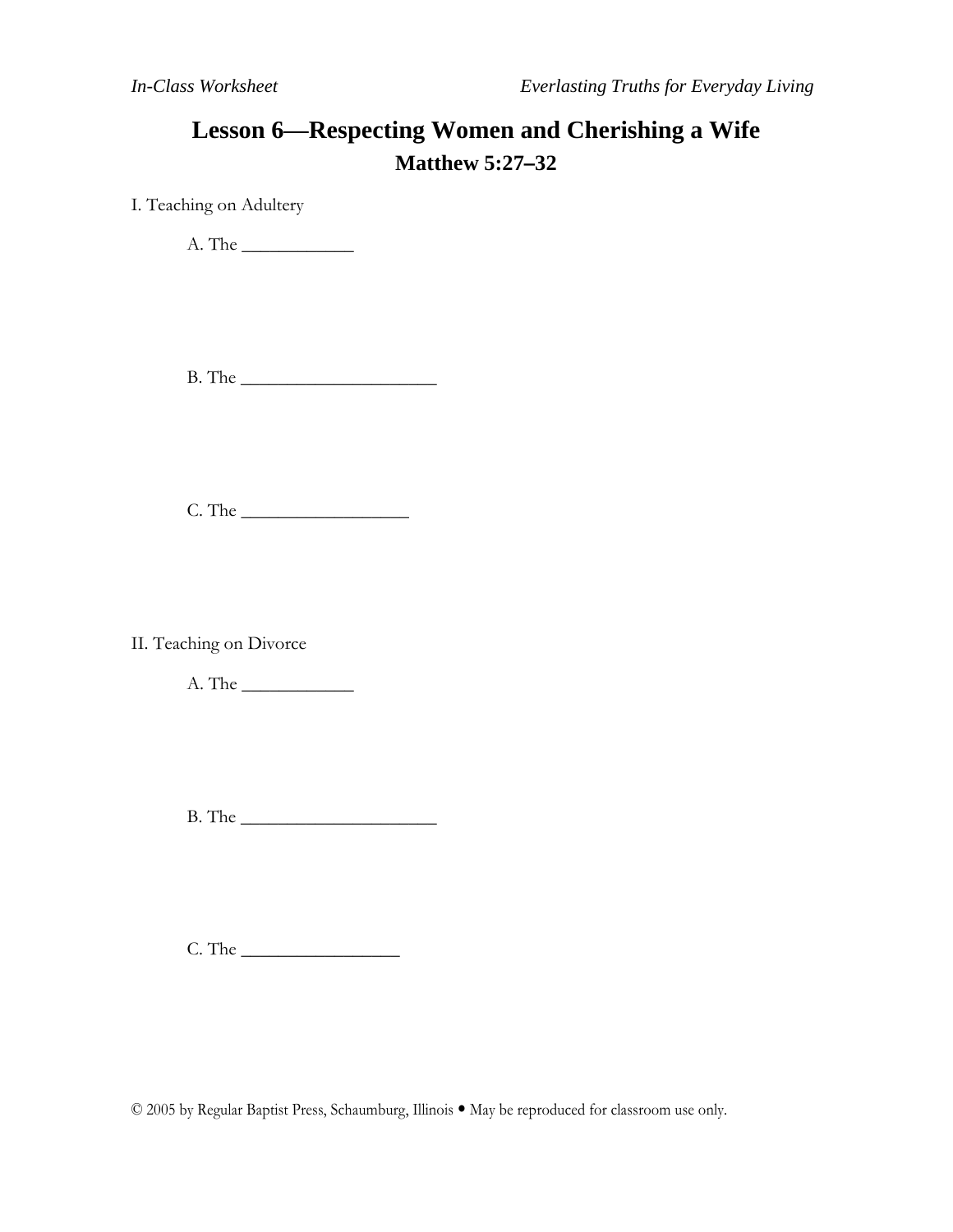### **Lesson 7—The Truth, the Whole Truth, and Nothing but the Truth Matthew 5:33–42**

I. Jesus' Teaching about Oaths

A. The \_\_\_\_\_ \_\_\_\_\_\_\_\_\_\_\_\_\_\_ teaching

B. The \_\_\_\_\_\_\_\_\_\_\_ interpretation

1. In relationship to \_\_\_\_\_

2. In relationship to \_\_\_\_\_\_\_\_\_

II. Jesus' Teaching about Obligations

A. The \_\_\_\_\_ \_\_\_\_\_\_\_\_\_\_\_\_\_\_ teaching

B. The \_\_\_\_\_\_\_\_\_\_\_ interpretation

1. Illustrated by \_\_\_\_\_\_\_\_\_\_\_\_\_\_ one's \_\_\_\_\_\_\_\_\_\_

2. Illustrated by giving \_\_\_\_\_\_\_\_ \_\_\_\_\_\_

3. Illustrated by \_\_\_\_\_\_\_\_ the \_\_\_\_\_\_\_\_ \_\_\_\_\_\_

4. Illustrated by being \_\_\_\_\_\_\_\_\_\_\_\_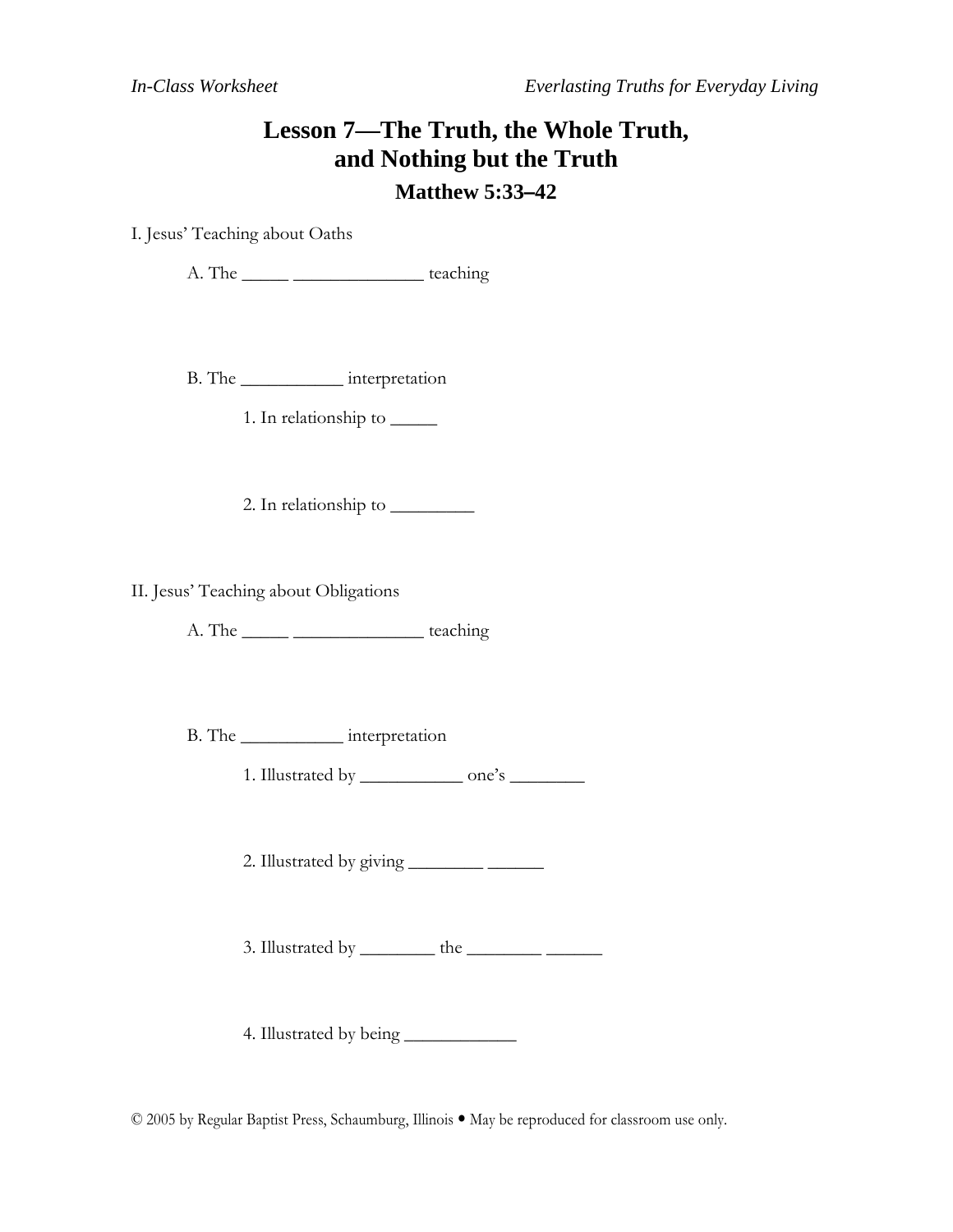# **Lesson 8—True Love Matthew 5:43–48**

I. The \_\_\_\_\_ \_\_\_\_\_\_\_\_\_\_\_\_\_\_ Teaching

II. The \_\_\_\_\_\_\_\_\_\_\_\_\_\_ Understanding

III. The \_\_\_\_\_\_\_\_\_\_\_ Understanding

A. Jesus' \_\_\_\_\_\_\_\_\_\_\_\_

B. The \_\_\_\_\_\_\_\_\_\_\_ for this \_\_\_\_\_\_\_\_\_\_\_\_

C. The \_\_\_\_\_\_\_\_\_\_\_\_\_\_\_\_\_\_ of this \_\_\_\_\_\_\_\_\_\_\_\_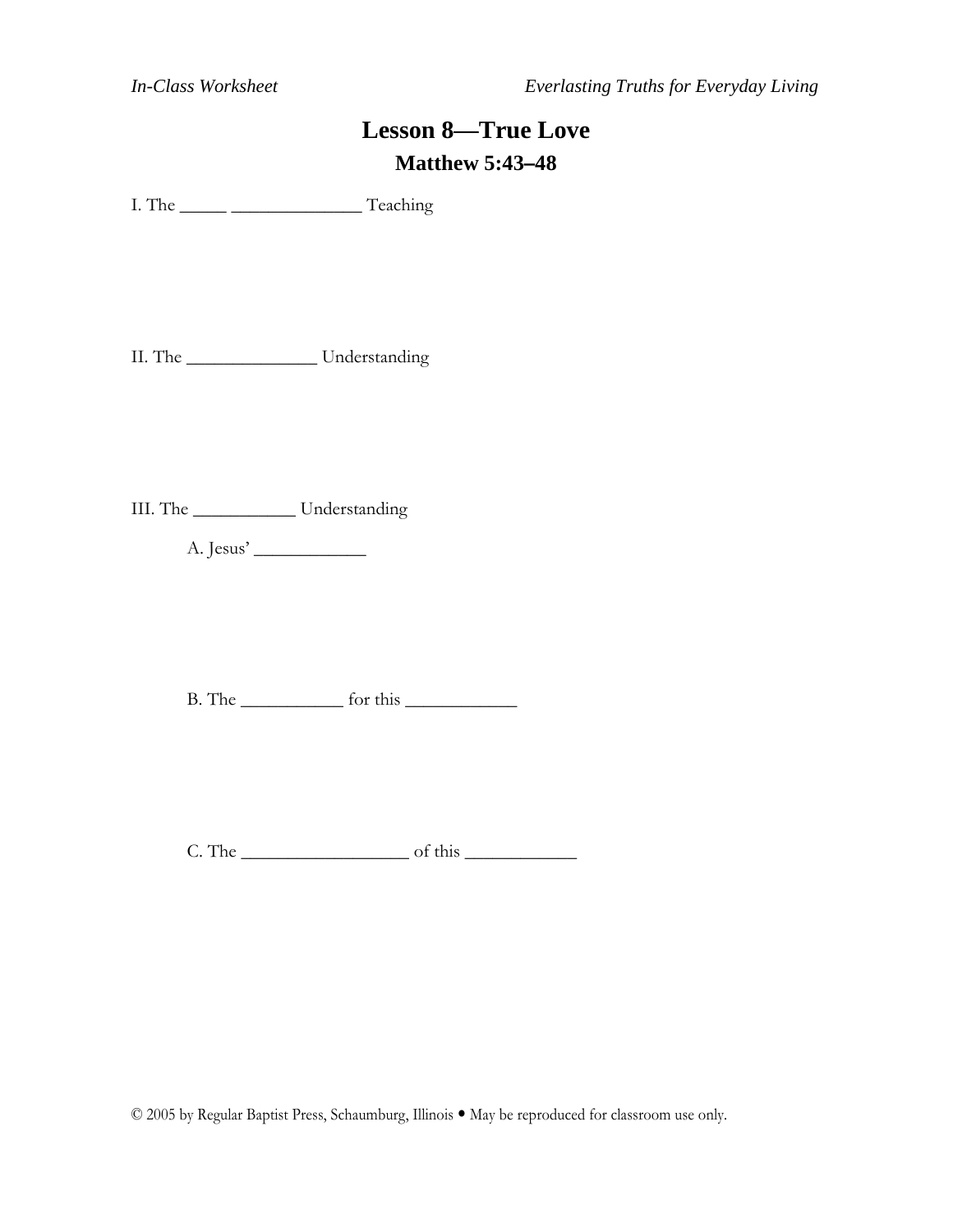## **Lesson 9—Secret Prayer and Other Matters Matthew 6:1–18**

I. The Proper Attitude toward \_\_\_\_\_\_

A. The wrong way

B. The right way

II. The Proper Attitude toward \_\_\_\_\_\_\_\_\_

A. The wrong way

B. The right way

1. The \_\_\_\_\_\_\_\_\_\_\_\_\_\_\_\_\_\_

2. The \_\_\_\_\_\_\_\_\_\_\_\_\_\_\_\_\_\_

3. The \_\_\_\_\_\_\_\_\_\_\_\_\_\_\_

III. The Proper Attitude toward \_\_\_\_\_\_\_\_\_\_\_

A. The wrong way

B. The right way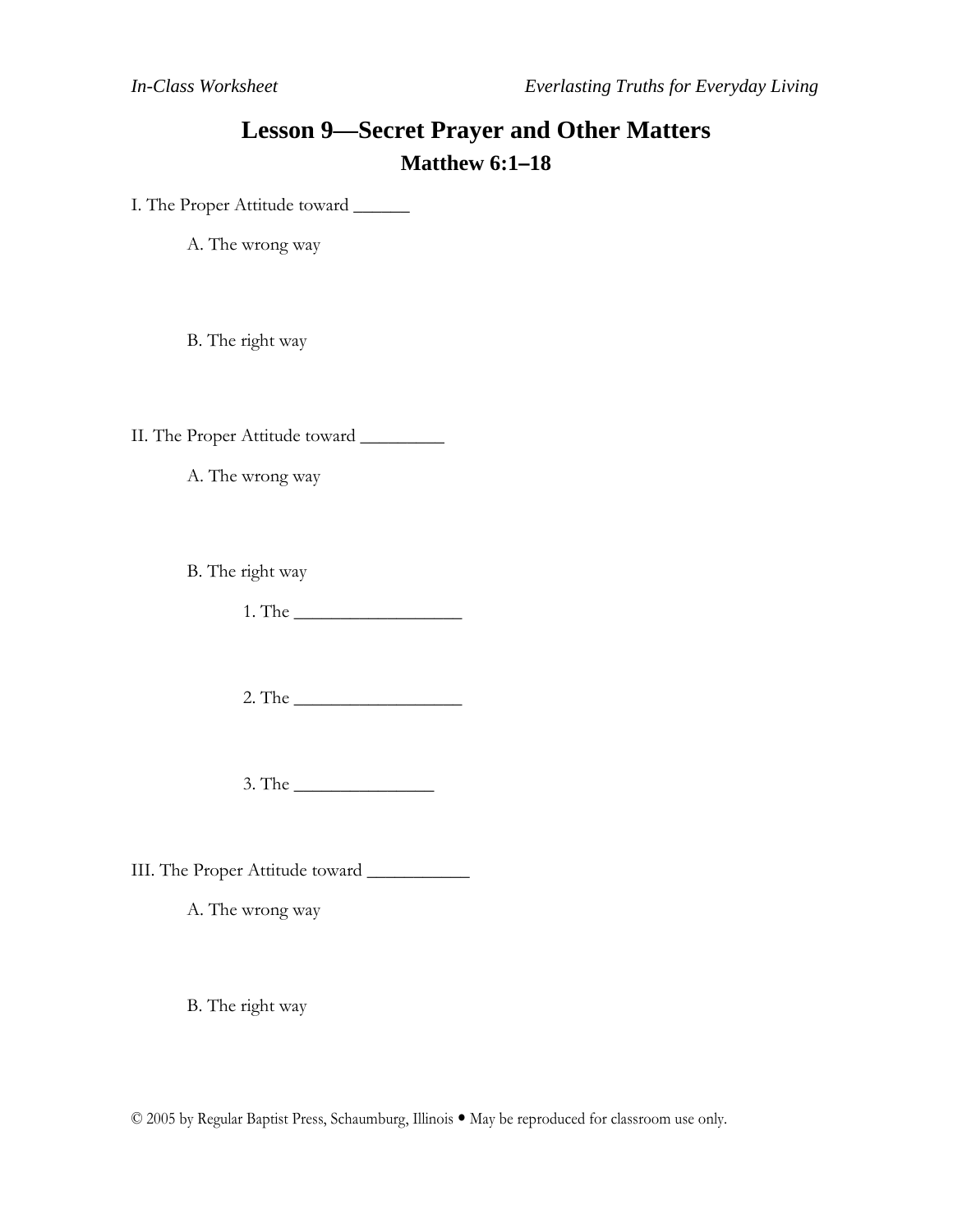## **Lesson 10—First Things First Matthew 6:19–34**

I. The Importance of Loving One Master

A. The \_\_\_\_\_\_\_\_\_\_\_\_\_\_\_\_\_

B. The \_\_\_\_\_\_\_\_\_\_\_\_\_\_\_

C. The \_\_\_\_\_\_\_\_\_\_\_

II. The Implications of Loving One Master

A. God's \_\_\_\_\_\_ for His \_\_\_\_\_

B. God's \_\_\_\_\_\_\_\_\_\_\_\_\_\_\_ for His \_\_\_\_\_\_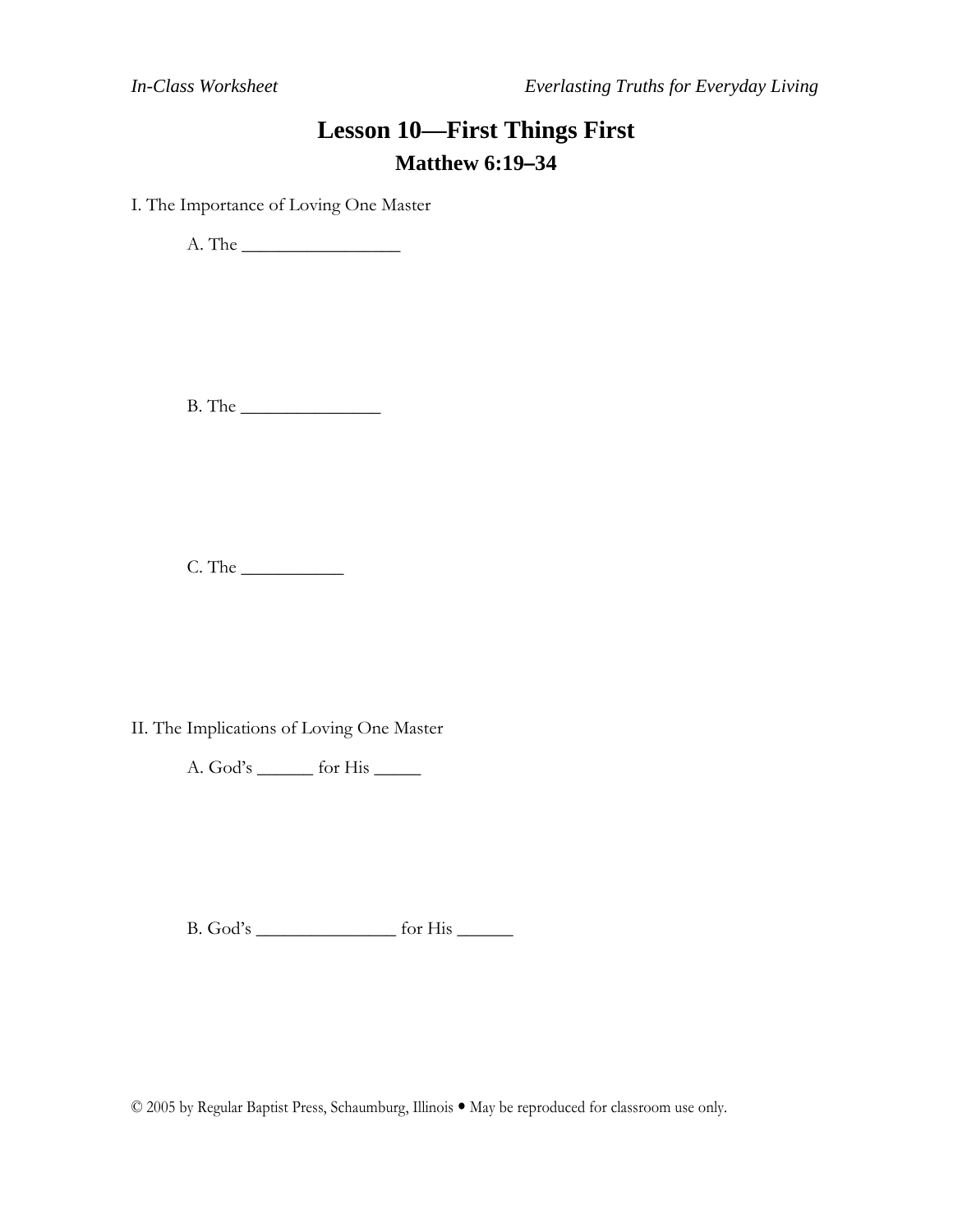# **Lesson 11—Judges with Eye Trouble Matthew 7:1–12**

I. Being Careful about Judging Others

A. The \_\_\_\_\_\_\_\_\_\_\_\_\_\_

B. The \_\_\_\_\_\_\_\_\_

C. The \_\_\_\_\_\_\_\_\_\_\_\_

II. Being Careful about the Audience

III. Being Careful to Ask God

A. The \_\_\_\_\_\_\_\_\_\_\_\_\_\_

B. The \_\_\_\_\_\_\_\_\_

C. The \_\_\_\_\_\_\_\_\_\_\_\_\_\_\_\_\_\_

IV. Being Careful Not to Mistreat Others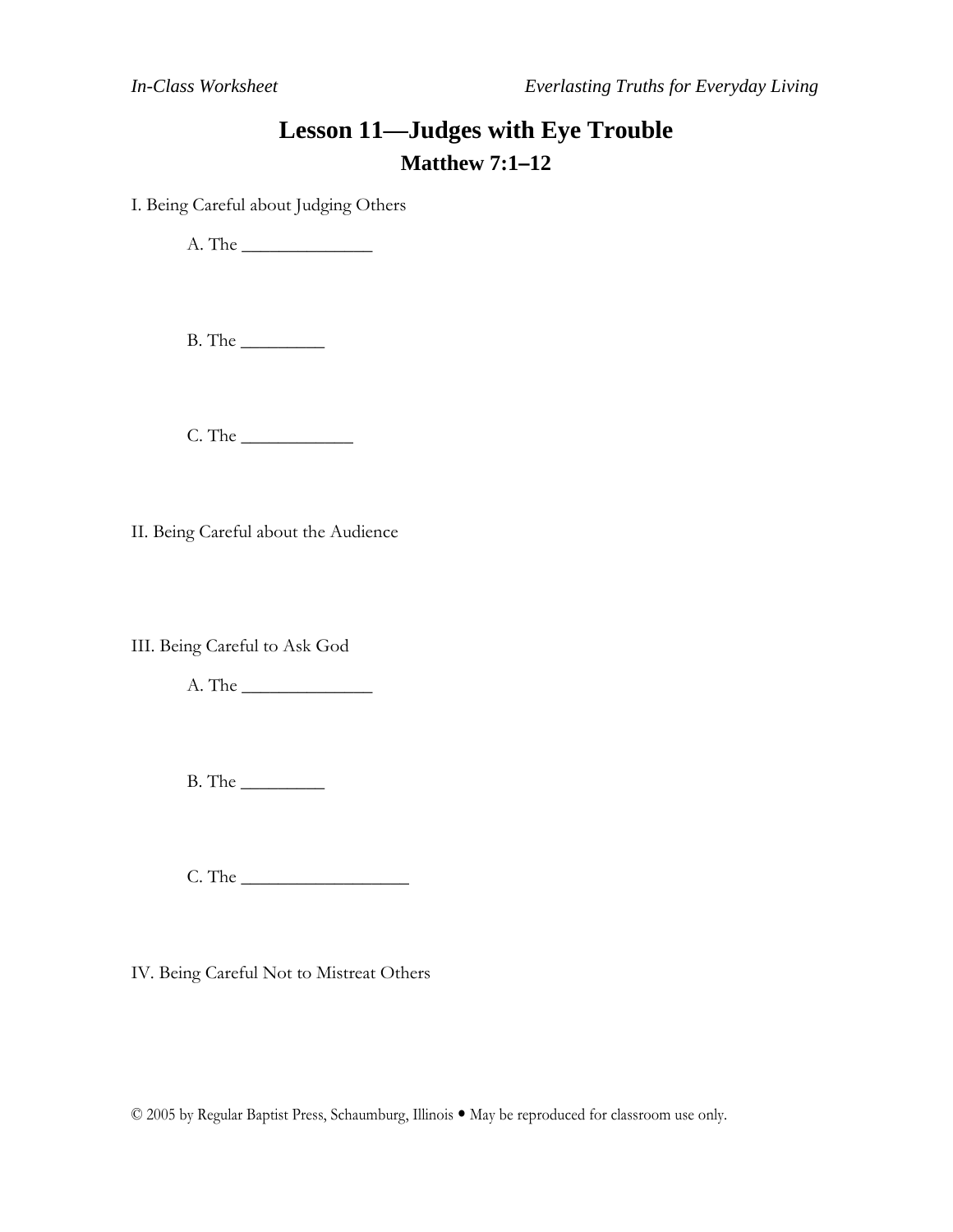# **Lesson 12—Fruit Inspectors Matthew 7:13–23**

I. Jesus' Invitation

A. The \_\_\_\_\_\_\_\_ way

B. The \_\_\_\_\_\_\_\_\_ way

II. Jesus' Warning

A. The \_\_\_\_\_\_\_\_\_\_\_\_\_\_ of \_\_\_\_\_\_\_\_ prophets

B. The \_\_\_\_\_\_\_\_\_\_\_\_\_\_\_\_\_\_\_\_\_\_\_ of \_\_\_\_\_\_\_\_ prophets

III. Jesus' Rejection

A. The \_\_\_\_\_\_\_\_\_\_\_\_\_\_\_

B. The \_\_\_\_\_\_\_\_

C. The \_\_\_\_\_\_\_\_\_\_\_\_\_\_\_\_\_\_